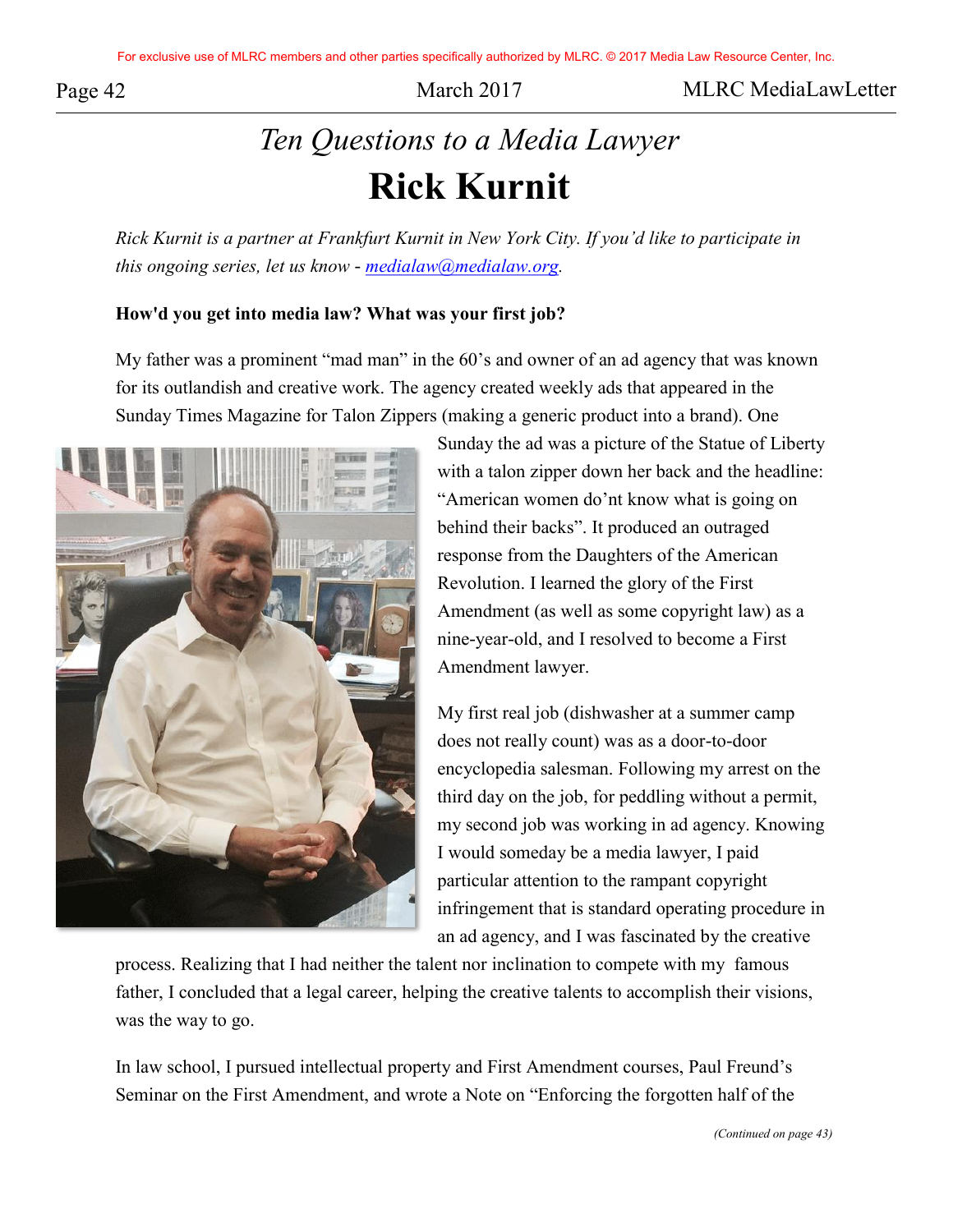# MLRC MediaLawLetter March 2017 Page 43

### *(Continued from page 42)*

Fairness Doctrine", which I am pretty sure is the last attempt to save the obligation of the media to present accurate information on issues of public importance.

After clerking in the Southern District, it was possible to choose among the best law firms (who were all interested in bringing on former law clerks), so I was able to work a deal with Paul Weiss that I would be assigned to handling litigation for The New York Post. It turned out to be a great deal of defending libel claims by reputed mobsters who would sue every time the paper identified them, but never pursue their claims. I mastered the motion to dismiss for failure to prosecute, but after several months, I lost the client. Paul Weiss did not blame me -- someone

from Australia purchased the paper from Paul Weiss' client and changed law firms. After that, I had first call on media litigation. Paul Weiss represented Warner Communications, so there was no shortage, and when Lew Kaplan (now Judge Kaplan) was allowed as an associate to take on the defense of a libel claim, I was offered the opportunity of a lifetime to work with him as the only associate assistance.

In addition, I sought refuge in representing the ad agency client that Paul Weiss represented, to fill out my time and avoid subject matter that was not media related. On my first visit to the agency, to defend the deposition of the agency in a copyright case , I was introduced to the owner. I will never forget his first words to me: "I just want you to know that, as far as I am concerned, if the lawyers are uncomfortable with it, it must be a good ad." I responded: "I am the son of a creative director, so I already know that I don't get to judge the creative. I'll tell you how uncomfortable I am, and you'll tell me how good an ad it is." He shot back: "Who's your father?" When I responded, Shep Kurnit, he smiled. My father was the inspiration for his own claim to fame: turning

a generic product into a brand: Perdue chickens. After that, any time he got flak for something outrageous he wanted to do, he would say, "Get me Kurnit's kid," and I became the lead lawyer handling the day-to-day work for the agency.

And so I joined Frankfurt Garbus Klein & Selz, a law firm with a small advertising practice, that needed a publishing lawyer to handle its newly acquired client, Viking Press. (In the karma of all things, Viking Press had just been acquired by a British company which decided to change law firm). The client came with a number of legal issues and a recent setback in a case of libel by fiction, *Springer v. Viking*, which I appealed to the First Department and then to the



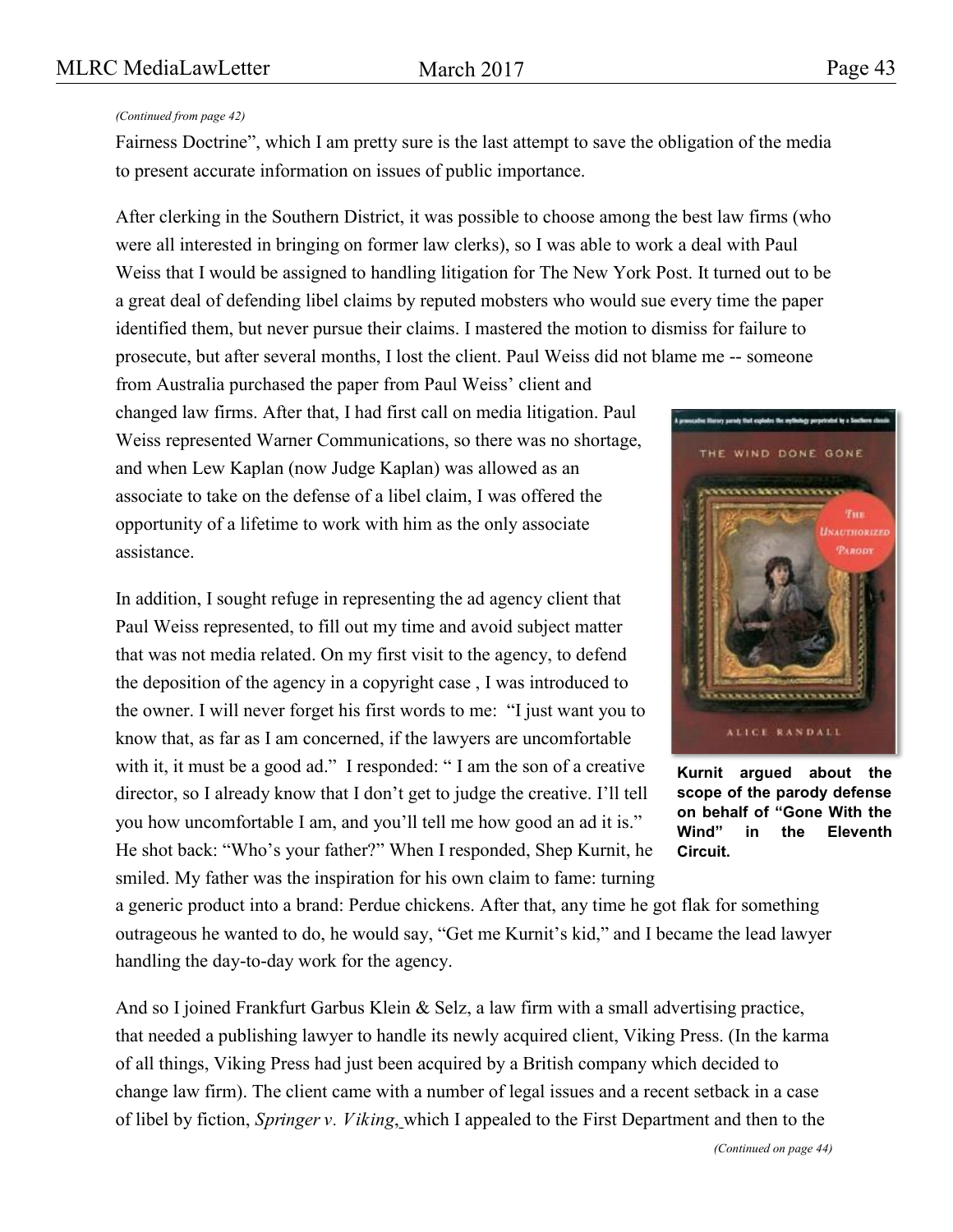## *(Continued from page 43)*

New York Court of Appeals, establishing the law in New York protecting authors of fiction from libel claims and resulting in further success in dismissing subsequent claims against Nelson Demille and Terry Mcmillan, among others. In addition, Viking was the recipient of many libel claims from distinguished plaintiffs, such a Judge Dominic Rinaldi, and Governor William Janklow of South Dakota and the FBI over Peter Matthiessen's book "In the Spirit of Crazy Horse." Through representing Viking I had the opportunity to become involved in the MLRC.

# **What do you like most about your job? What do you like least?**

The ability to assist authors and creative people to create content and communications that they envision. The constant changes in the media business models and the technology and the problems they pose in applying intellectual property law to new and different media mean that

the problems we address are always new and different. The negative is the inefficiency and cost of litigation.

# **What's the biggest blunder you've committed on the job?**

When I tried to convince five judges in the Appellate Division that a New York Supreme Court Justice was libel proof. In my defense, I did limit it the circumstance of the republication of the same charge of corruption by the same author who made the charge repeatedly over many years, including in the same book that was now being relitigated as technically not within the single publication rule (*Rinaldi v. Viking Press*).



# **Highest court you've argued in or most high profile case?**

That's hard to define. In addition to Springer v. Viking in the New York Court of Appeals mentioned above, I argued on behalf of John Deere the scope of trademark infringement in comparative advertising in the Second Circuit. I also argued the scope of the parody defense to a copyright claim on behalf of "Gone With the Wind" in the Eleventh Circuit.

But the case of Jackie Onassis against a look alike in an ad, which I argued in the Appellate Division First Department (on behalf of the look alike), may be the most notorious – at least until the movie Wolf of Wall Street brought back memories of Stratton Oakmont (his firm) against Prodigy (the first of the ISP's) where I defended Prodigy…which lead to Section 230 of the CDA. (The Onassis case led to my representation of a Woody Allen look alike at trial in the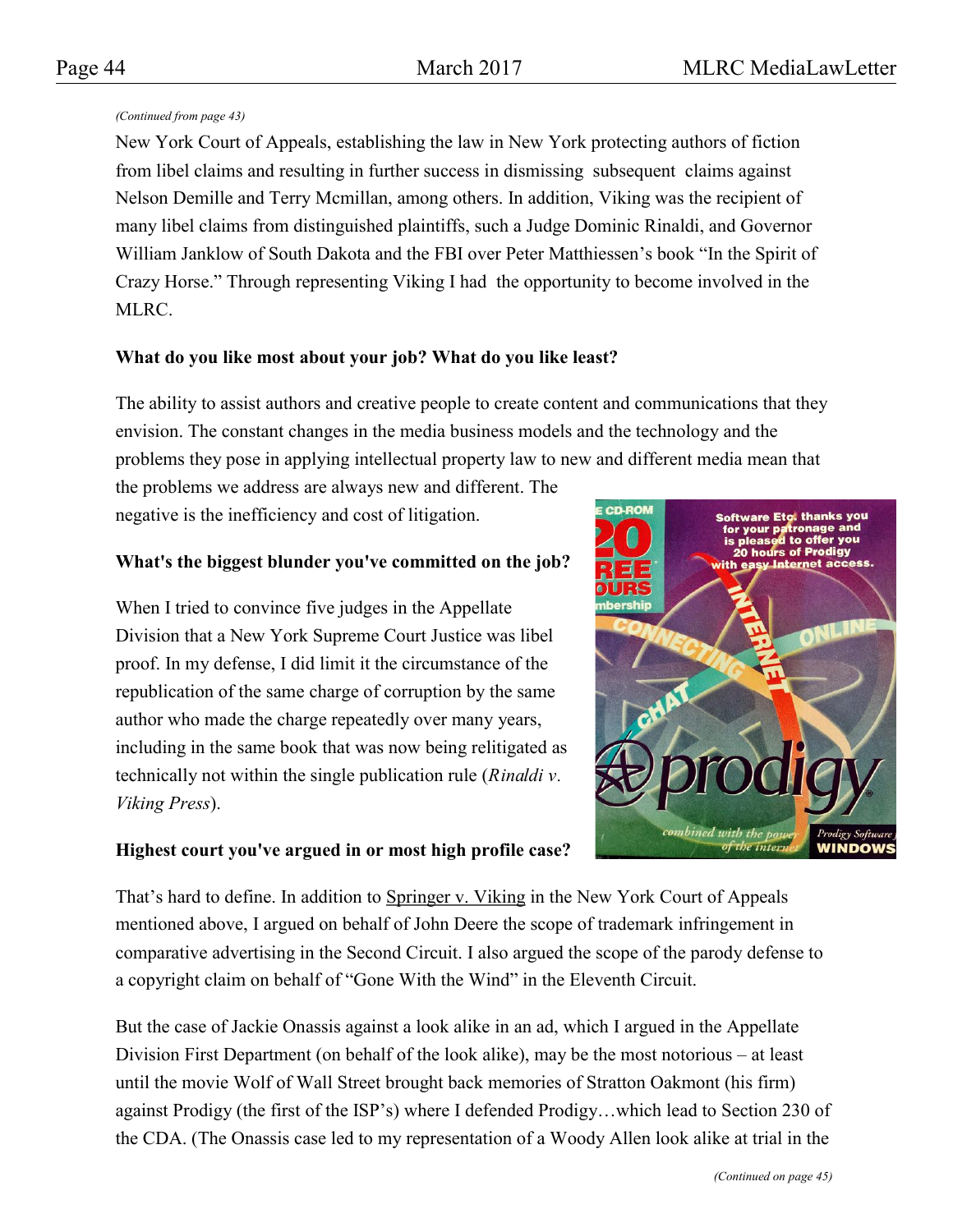

**Surprising objects in Kurnit's office. At left, Pierre Leval's law review article enunciating transformative use for fair use inscribed "with thanks for all the guidance." At right, The Blue Heart shaped necklace Kurnit defended in the Second Circuit from the challenge mounted by Twentieth Century Fox to the advertising campaign that offered it for sale as a low cost alternative to a replica of the necklace featured in the movie "Titanic."** 

#### *(Continued from page 44)*

Southern District and the advertising agency at trial in Los Angeles District Court in the Vanna White case…but both of those settled at trial).

## **What's a surprising object in your office?**

The Blue Heart shaped necklace that I defended in the Second Circuit from the challenge mounted by Twentieth Century Fox to the advertising campaign that offered it for sale as a low cost alternative to the replica of the necklace featured in the movie "Titanic." It's the necklace the makers of the movie Titanic do not want you have. But my most treasured is the autographed reprint of Pierre Leval's seminal law review article enunciating transformative use for fair use which was adopted by the Supreme Court.

## **What's the first website you check in the morning?**